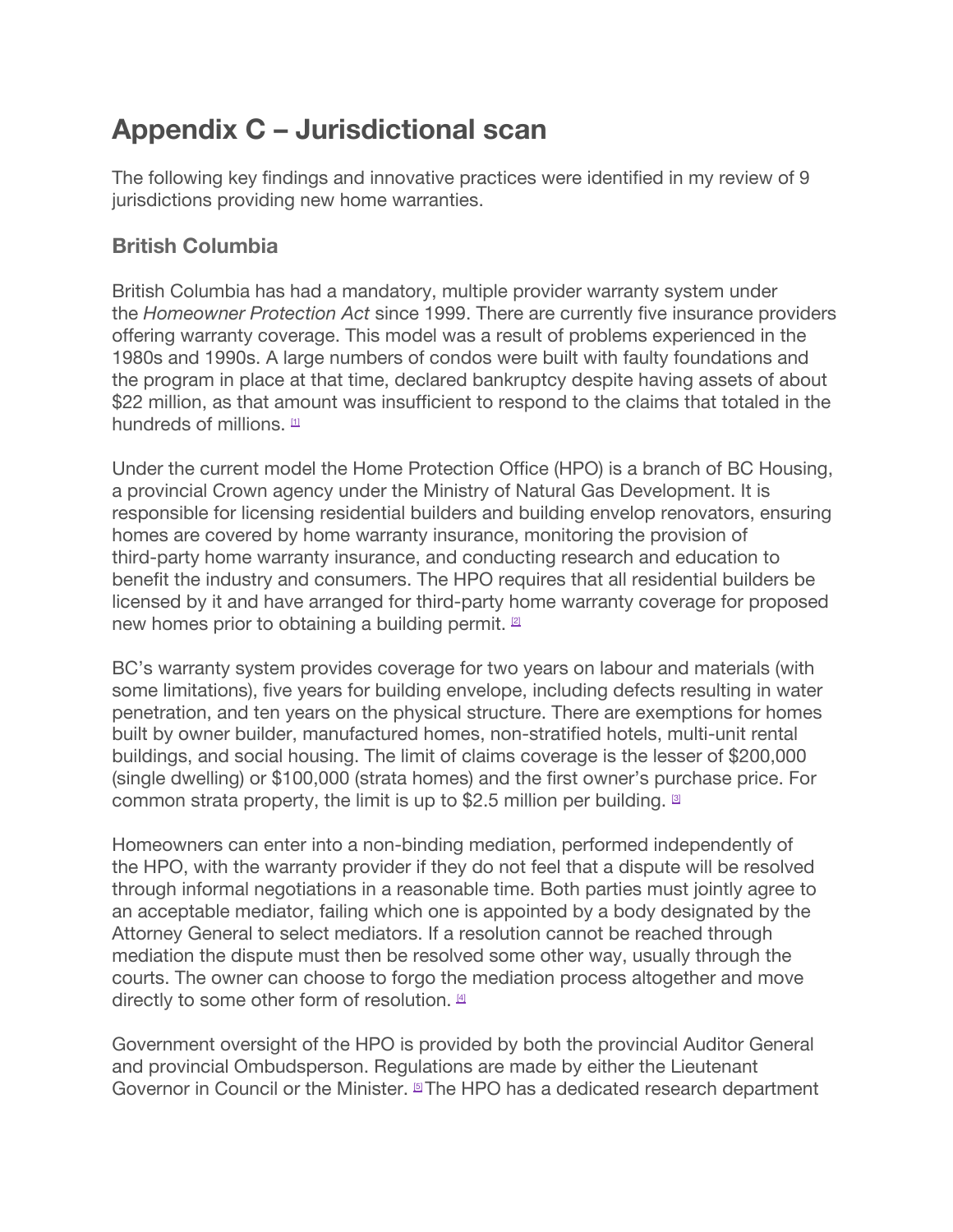which provides consumers and builders with various information resources.<sup>[\[6\]](https://www.ontario.ca/#foot-6)</sup>The HPO also publically discloses on its website a record of suspensions or cancellation of a builder's licence, the facts relating to a monetary penalty or compliance order, and the name of each person convicted of an offence under the Act.  $\Box$ 

## **Alberta**

As of February 1, 2014, Alberta employs a mandatory, multiple provider warranty system under the *New Home Buyer Protection Act (NHBPA)*. The new legislation requires that all home builders (except for owner builders) purchase a warranty before being eligible for a building permit. <sup>®</sup>The warranty can be administered by one of seven different warranty providers in Alberta. The new legislation also introduced the New Home Buyer Protection Office (NHBPO) division of Public Safety Division of Municipal Affairs, responsible for the administration of the NHBPA including promoting compliance with the legislation, enforcing the Act and its regulations through compliance orders, administrative penalties, and convictions through the courts. <sup>[\[9\]](https://www.ontario.ca/#foot-9)</sup>

Under the NHBPA, new homes include, at minimum, a warranty for one year labour and materials protection, two year distribution systems protection, five year building envelope protection, and 10 year structural protection. Additionally, the warranty provider must offer the homeowner an option to purchase additional coverage for defects in the building envelope and other components of the new home. [\[10\]](https://www.ontario.ca/#foot-10)

The dispute resolution process is outlined within the *Insurance Act* instead of the NHBPA , which is independent of the NHBPA. The *Insurance Act* requires the homeowner to submit a written request and proof of loss to the warranty provider. Then, the homeowner and the warranty provider each appoint someone who is not their employee to represent their interests. If the two representatives can't agree on a solution, they will appoint someone to act as an umpire. If the two representatives can't agree on an umpire they can apply to the Superintendent of Insurance to select an umpire. The umpire will issue a written decision based on a review of the facts provided by the representatives. [\[11\]](https://www.ontario.ca/#foot-11)

The >NHBPO provides consumers with various information resources, however, it doesn't disclose the outcomes of warranty claims. The Minister appoints members to the New Home Buyer Protection Board, which hears appeals of certain decisions made by the NHBPO including owner builder authorization, exemption from warranty coverage for undue hardship, compliance orders, administrative penalties, and anything else assigned by the regulations made under the Act. There are currently 35 board members of which fewer than 50% are directly tied to the industry. [\[12\]](https://www.ontario.ca/#foot-12)

#### **Saskatchewan**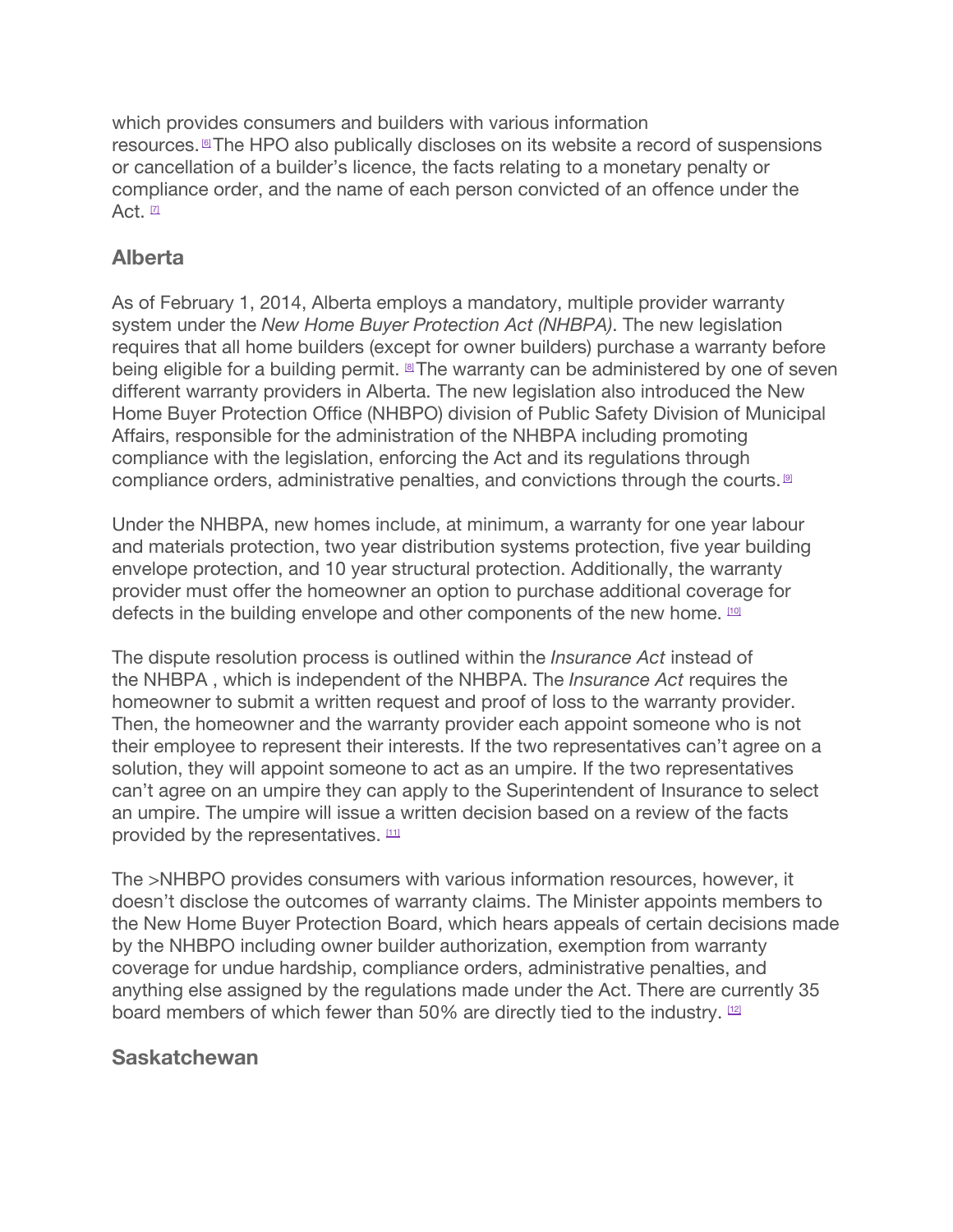The New Home Warranty Program of Saskatchewan, Inc. (NHWP SK) was formed in 1976 by the building industry, to provide a new home builder's warranty in order to improve consumer confidence in builders. It is incorporated as a private non-profit corporation and is governed by a Board of Directors. The NHWP SK 's operations are paid for through membership fees and a fee charged to enroll each house. [\[13\]](https://www.ontario.ca/#foot-13)

Under the NHWP SK, the warranty coverage provided includes \$50,000 deposit protection, one year coverage against defects in workmanship and materials, two years coverage against water leaks, and five year coverage against major structural defects. Additionally, an optional 5-year Extended Major Structural Defect Warranty is available for eligible single family houses, which protects against major structural defects from the sixth to the tenth year.  $114$ 

The homeowner is requested to write to the registered builder regarding the issues they are experiencing, and the NHWP SK will get involved if the builder does not respond or the homeowner requires assistance to resolve the warranty issue. The NHWP SK will give the builder a deadline to resolve the issue which is determined on a case by case basis. If the time elapses and the issue is not resolved, the homeowner can proceed to conciliation. The NHWP SK will hire an independent conciliator who is an expert in residential construction to investigate the dispute. Once the investigation is completed, the conciliator will provide a written decision that is binding on both parties. The decision includes detail of the conciliator's findings and outlines responsibility for warranty repairs. [\[15\]](https://www.ontario.ca/#foot-15)

Given the NHWP SK is a private non-profit corporation there is no government oversight. The NHWP SKoffers various resources from which consumers can obtain information. It does not disclose details pertaining to new home warranty claims. The NHWP SK is governed by a Board of Directors composed of six builder and five non-builder members including a member of the lending community and a consumer representative. [\[16\]](https://www.ontario.ca/#foot-16)

## **Manitoba**

New home warranty legislation scheduled to come into force January 1, 2017, will move Manitoba from a voluntary system to a mandatory, multi-provider warranty system. The *New Home Warranty Act (NHWA)* will be administered and enforced by the Consumer Protection Office (CPO). The NHWA will increase consumer protection by ensuring all new homes are covered by a consistent minimum standard of warranty protection. [\[17\]](https://www.ontario.ca/#foot-17) Manitoba elected to adopt a multi-provider model instead of a single legislated warranty provider model like Ontario because the new home market is not large enough for a single warranty provider to accumulate sufficient capital reserves to self-fund a province-wide home warranty program. By way of comparison, since 1990 Ontario has averaged 26 times the number of annual housing starts as Manitoba.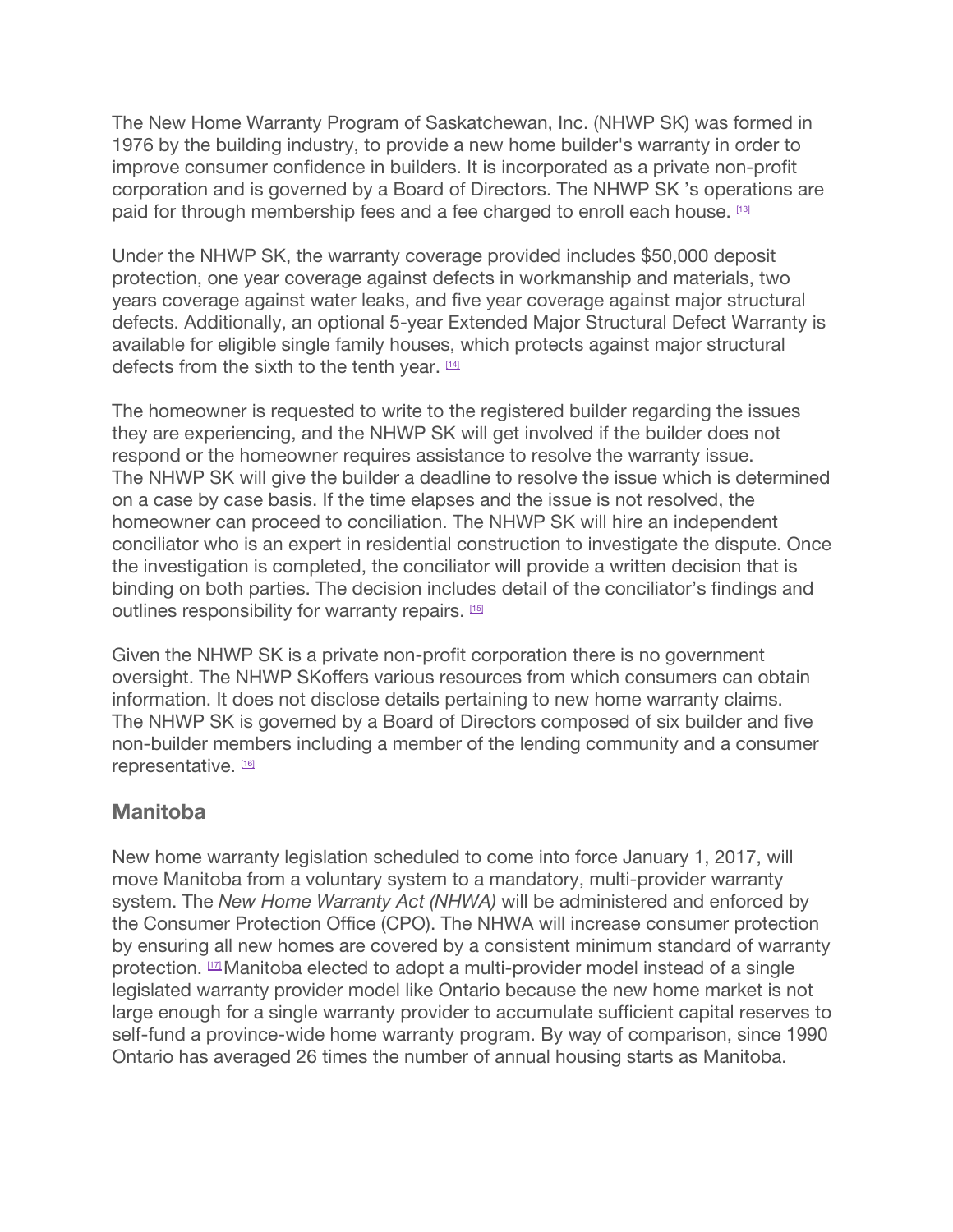The CPO will be responsible for the administration of the NHWA including promoting compliance with the legislation, enforcing the Act and its regulations through compliance orders, administrative penalties, and prosecutions through the courts. Builders and warranty providers must be registered under the NHWAand only registered builders can build homes for resale. [\[18\]](https://www.ontario.ca/#foot-18)

In Manitoba, warranties are provided by one of five authorized third-party warranty providers. Warranty coverage will include one year coverage for defects in materials, labour and design, two year coverage for violations of the Manitoba Building Code, and seven year coverage for major structural components up to a maximum of \$100 000 per unit. **199** Warranty coverage is also provided for 15 months and up to \$2.5 million for common elements in a condominium or building with two or more self-contained dwellings.<sup>[\[20\]](https://www.ontario.ca/#foot-20)</sup>

In the case of a dispute over coverage, the homeowner can request the warranty provider to participate in mediation and both parties must jointly agree to an acceptable mediator within a reasonable time after the owner's written request for mediation, otherwise the registrar appoints one from a list maintained and published by the Minister. The homeowner can require the warranty provider to participate in arbitration by providing written notice to the warranty provider if the homeowner has participated in at least one mediation session. The arbitrator is selected by both the parties or by the court if they cannot agree on one. The decision of the arbitrator is final. The parties can agree to move directly to arbitration.  $21$ 

The Registrar will publish the New Home Registry in Manitoba, which will provide homeowners with information on registered builders and the status of warranty coverage on newly built homes. It will also list the builders that have been subject to administrative penalties, and compliance orders or who have been convicted of an offence under the Act. **[\[22\]](https://www.ontario.ca/#foot-22)** The NHWA does not require the registrar to disclose the details of warranty claims or outcomes although it does require the warranty providers to provide this information to the registrar on an annual basis. <sup>[\[23\]](https://www.ontario.ca/#foot-23)</sup>

The NHWA provides that a home warranty is deemed to be a contract between the warranty provider and whoever is the owner of the new home from time to time, the owner is deemed to have given good consideration for the home warranty, and the owner is entitled to recover damages for a breach of the home warranty. [\[24\]](https://www.ontario.ca/#foot-24)

The NHWA and regulation allow for certain exclusions from coverage, indicating the possibility of coverage above the minimum standard. [\[25\]](https://www.ontario.ca/#foot-25)

## **Quebec**

Since 1999, builder contractors in Quebec have been required by law to provide home buyer warranty coverage (referred to as a guarantee plan) under the Guarantee Plan for New Residential Buildings (*Building Act*). The Régie du bâtiment du Québec (RBQ) is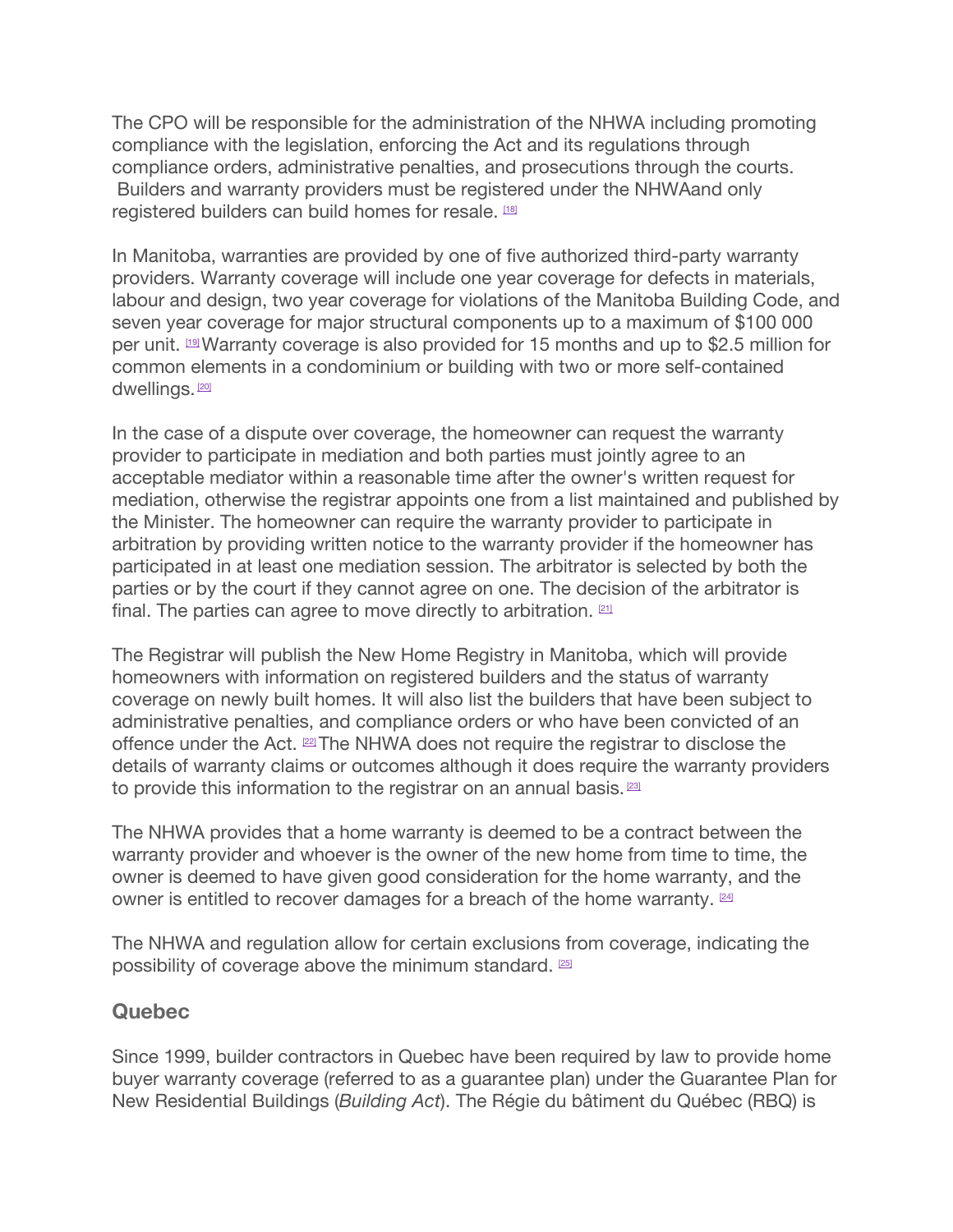responsible for the *Building Act*. The mandatory guarantee program was recently revised and with new provisions in place January 1, 2015. Before this date, the administration of the guarantee plan was assigned to three independent organizations, which provided the "Abritat" guarantee. Since January 1, 2015, a single non-profit entity, the Garantie de Construction Résidentielle (GCR) is responsible for providing the guarantee plan. Guarantees provided under the old system remain valid. **[\[26\]](https://www.ontario.ca/#foot-26)** 

Quebec's *Building Act* provides \$50,000 deposit protection, \$6,000 coverage for furniture storage and accommodation expenses should the closing of the home be delayed, one year coverage for faulty work and defects, three year coverage for hidden defects, and five year coverage for defects in the design, construction, and workmanship, as well as soil defects. The maximum coverage for all faulty work and defects is \$300,000 for a single-family home, \$200,000 per unit of a multiple-family building (up to a maximum of \$1,000,000 for the whole building) or \$200,000 per condominium unit (up to a maximum of  $$3,000,000$  for the whole building).  $27$ 

Quebec's new home warranty dispute resolution process begins with the homeowner submitting a claim to the builder, at which point the builder has up to 15 days to resolve the homeowner's issues. If after 15 days, the homeowner is not satisfied with the builder's response or if the builder fails to intervene, the homeowner must notify the GCR about the specific claim. A refundable fee of \$100 is charged to open a file, repayable if a decision is favourable to the homeowner. The GCR will then have 15 days to get the builder to intervene, however, if the GCR is unsuccessful in doing so, they will conduct an inspection on the premises. After the inspection has been conducted, within 30 days the GCR will develop a detailed written report stating whether or not the matter has been settled and send a copy by registered mail to the parties involved. Once this report has been issued, if the contractor fails to reimburse the homeowner or complete the required work, the GCR will work with the homeowner to reimburse the incurred expenses and/or arrange for the required work to be completed. If the homeowner or builder is dissatisfied with the GCR 's decision, they can submit the dispute to arbitration within 30 days of receiving the GCR's written report. The arbitrator's decision is final and is not subject to appeal. Alternatively, the parties can choose to first submit the dispute to mediation, with a mediator chosen from a list established by the Minister of Labour and the time for submitting to arbitration is extended accordingly. [\[28\]](https://www.ontario.ca/#foot-28)

Building contractor licensing is administered by the RBQ, however, contractors who hold a general contractor's licence for new residential buildings must be accredited under the mandatory plan and obtain a certificate of accreditation from the GCR. The GCR has implemented an inspection program (validated by the RBQ). Contractors will be rated taking into account the results of previous inspections, the number of claims, satisfaction surveys, etc. Depending on the rating, the inspection frequency will be inversely proportional. **[\[29\]](https://www.ontario.ca/#foot-29) [\[30\]](https://www.ontario.ca/#foot-30)**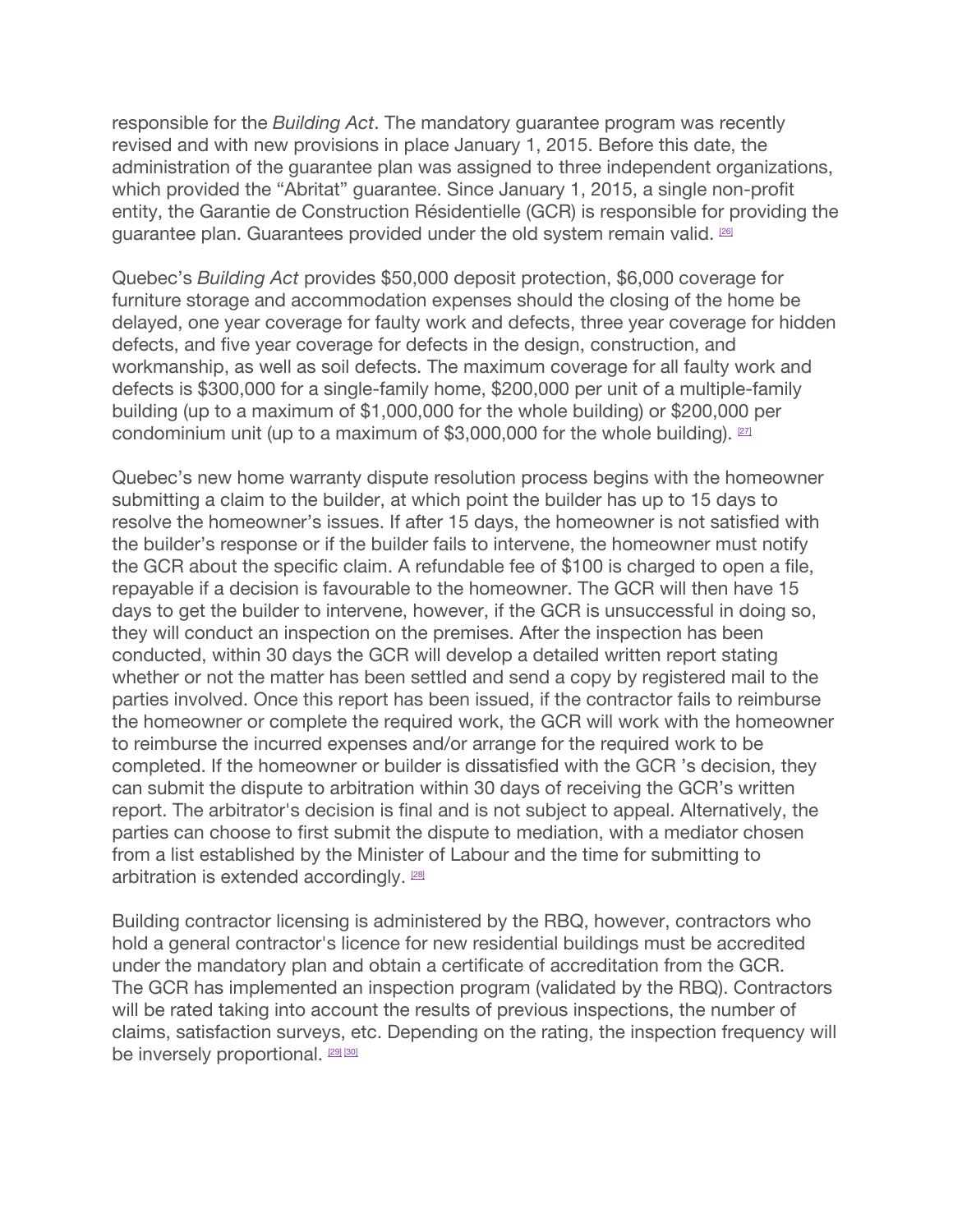The RBQ has a 13 member board, appointed by government, and representing a variety of interests including financial, construction and consumer interests. **[\[31\]](https://www.ontario.ca/#foot-31)** 

The GCR provides various resources for consumers and also posts arbitration decisions made under the *Building Act* on its website, which provides consumers with examples of how a variety of warranty claims are assessed under the *Building* Act.  $\stackrel{\text{\tiny 32}}{\phantom{}_{2}}$ The composition of the 13 member board is provided for in regulation under the *Building Act*, with six members appointed by members of the organizations representing various stakeholders and seven appointed by the RBQ. [\[33\]](https://www.ontario.ca/#foot-33)

## **Atlantic**

Voluntary new home warranties in Atlantic Canada are provided by two main organizations: the Atlantic Home Warranty Program (AHWP) and Lux Residential Warranty (LRW). AHWP is a non-profit home warranty provider and a Canadian Home Warranty Council Member (CHWC) that has over 800 members in Atlantic Canada while LRW is an insurance company that specializes in coverage for new homes. This summary focuses on the AHWP as it is the larger organization and a CHWC member. The AHWP registers member builders and its operations are paid for through membership fees and a fee charged to enroll each home.<sup>[\[34\]](https://www.ontario.ca/#foot-34)</sup>

During the first year, the builder's warranty period is in effect which covers defects in materials and labour. From the second year until the warranty expires (which can be seven to ten years), AHWP provides homeowners with coverage against major structural defects. Deposit protection is optional. [\[35\]](https://www.ontario.ca/#foot-35)

If the homeowner identifies a defect during the first year and cannot resolve the issue with the builder, the homeowner must send both the builder and AHWP a registered letter outlining the issues prior to the end of the first year of warranty coverage. The AHWP will respond to the letter by sending the homeowner a Request for Conciliation form, which the homeowner must complete and send back to AHWP. This form must be received by AHWP within 60 days after the one year anniversary of the date of possession. Upon receipt of the form, an AHWP representative will meet with both the homeowner and builder as soon as conveniently possible to inspect the complaint. Following the conciliation inspection, a conciliation award will be sent to the homeowner and builder outlining the complaint items, the observation of the complaint items along with the decision. The decision of the conciliator will include, if applicable, any necessary work to be carried out to meet the requirements of the Builder Warranty. All conciliator decisions are final and binding upon the builder and homeowner. From the second year until the warranty expires, homeowners can file a claim with AHWP staff before the expiration of the warranty, who will visit the home to conduct an inspection. If it is apparent that a major structural defect has occurred, AHWP will make arrangements for repairs up to \$50,000. If the AHWP determines that a major structural defect has not occurred and the homeowner disagrees, the homeowner can hire an Independent Structural Engineer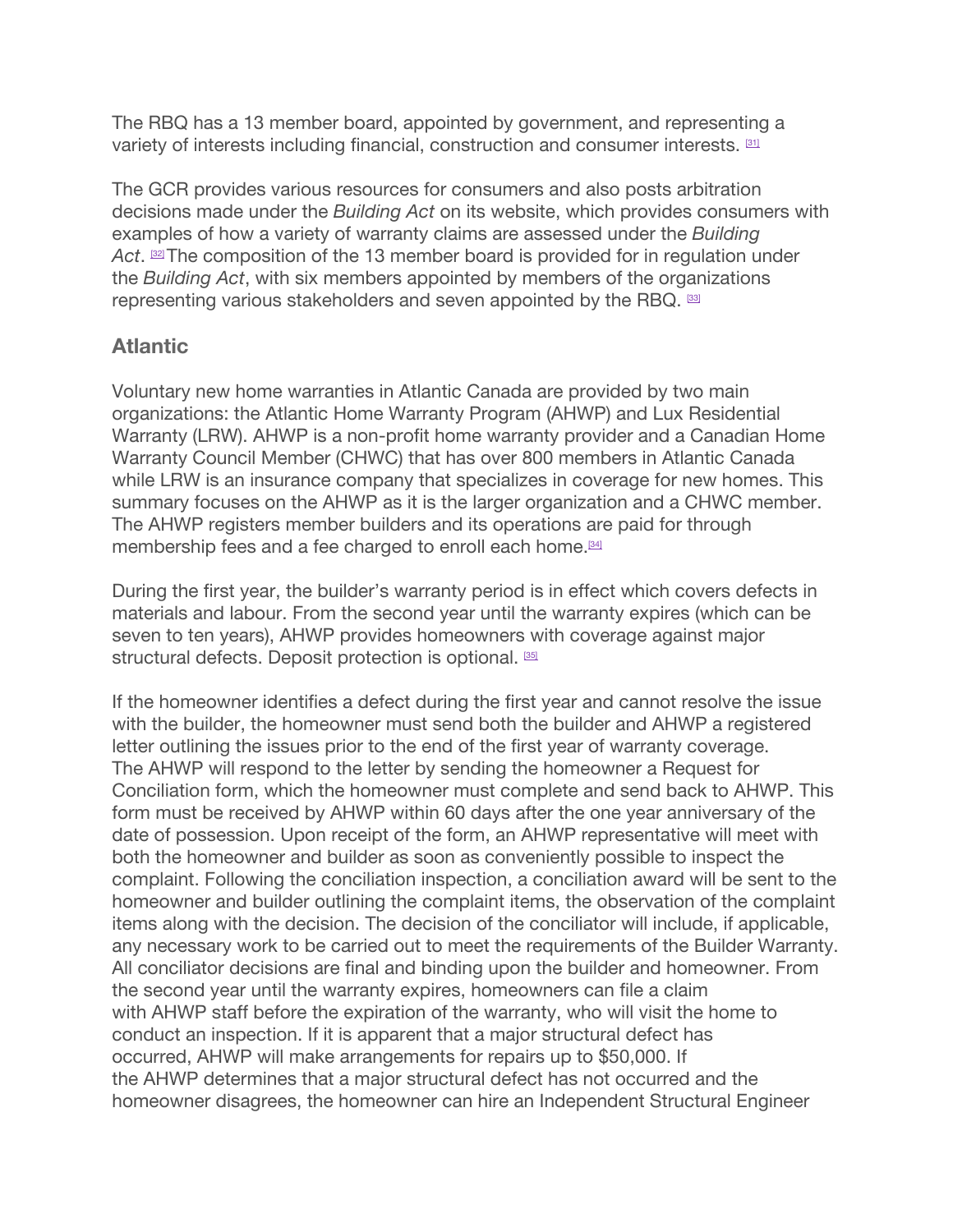who will review the claim and AHWP 's decision. Unless the AHWP 's decision is overturned by the engineer, the homeowner is responsible for costs of engaging the engineer. [\[36\]](https://www.ontario.ca/#foot-36)

There is no government oversight of the operations of the AHWP since the AHWP is a private non-profit corporation. <sup>[\[37\]](https://www.ontario.ca/#foot-37)</sup>The AHWP offers various resources from which consumers can obtain information f, however, it doesn't disclose details pertaining to new home warranty claims.<sup>[\[38\]](https://www.ontario.ca/#foot-38)</sup>The AHWP does not publically disclose the membership of its Board of Directors or advisory committees.

### **New Jersey**

New Jersey has a mandatory, multi-provider warranty system under the New Home Warranty and Builders' Registration Act (DCA) and warrant all new homes sold to or built for consumers. Builders can register for a State Plan or Private Plan from a list of approved private warranty plans. Any builder not participating in an approved Private Plan is automatically enrolled in the State Plan. The Act established the State of New Jersey New Home Warranty Security Fund (NHSF) to guarantee builder warranties. All new home builders must submit a registration application, along with a \$200 non-refundable registration fee, to the New Home Warranty Program. The amount each builder pays for new homes enrolled is based on the builder's warranty enrollment and a sliding scale based on their performance records. [\[39\]](https://www.ontario.ca/#foot-39)

Both the Private and State Plans provide one year coverage against defects in workmanship or materials, two year coverage against mechanical and electrical system defects, and seven year coverage against major structural defects.  $40$ 

For the State Plan, unless an emergency situation arises or a major structural defect exists, a homeowner must wait 120 days from the start date of the warranty before a complaint can be filed with the builder. Once a defect is identified, the homeowner must provide written notice of the defect(s) to the builder no later than seven days after the warranty on that item expires. Upon providing written notice to the builder, the builder will have 30 days in which to conduct an inspection and respond to the request. If the matter cannot be resolved through the informal dispute settlement process, then the owner may file a Notice of Claim for dispute settlement with the DCA will designate an independent third party conciliator and schedule a conciliation hearing. Any decision delivered by the conciliator will be in writing, listing the specific actions to be taken by the builder to repair or replace defects in the home and a date by which these corrections must take place. If the parties agree the conciliator will convert the agreement into an arbitration award. If the dispute cannot be resolved through conciliation, the DCA will provide one of either arbitration or an administrative hearing. [\[41\]](https://www.ontario.ca/#foot-41) [\[42\]](https://www.ontario.ca/#foot-42)

For Private Plans, the law requires that new home builder warranties include a process for making a complaint, claims, and payment procedure including settlement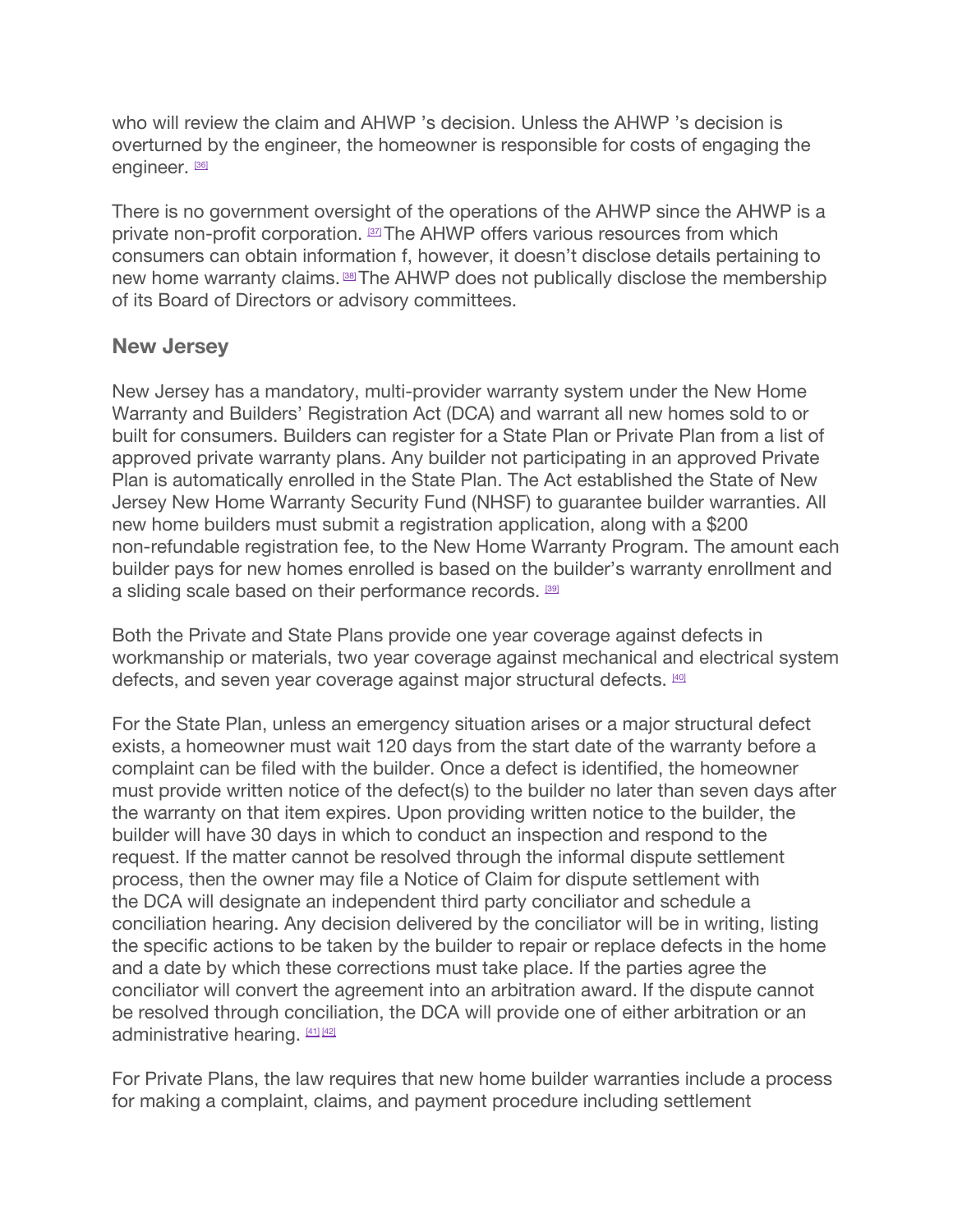arrangements between the builder and the homeowner of any dispute over coverage. The law requires conciliation and/or arbitration of any warranty claim dispute by an independent, third party, and the Private Plan must provide fixed periods of time for action by the builder or homeowner, pursuant to the arbitration/conciliation decision. This procedure is described in a booklet given to each new home owner at closing. [\[43\]](https://www.ontario.ca/#foot-43)

The DCA's website provides various resources for homeowners, but does not disclose details of new home warranty claims. [\[44\]](https://www.ontario.ca/#foot-44)

## **California**

California has a voluntary, multi-provider warranty system under California's construction defect law (SB 800 or the *Right to Repair Act*), which came into effect January 1<sup>st</sup>, 2003, as part of the California Civil Code. Prior to this Act, developers complained that California law was too vague. In California, the legislation provides a performance standard for which the courts, acting as the adjudicator, determine the validity of warranty claims. As such, California does not have a program administrator. [\[45\]](https://www.ontario.ca/#foot-45)

Under the SB 800, warranty coverage includes one year for defects in fit and finish, four years for defective installation, and ten years for structural defects. [\[46\]](https://www.ontario.ca/#foot-46)

California's dispute resolution process allows the homeowner to initiate a complaint with the builder at any time, at which point the builder has 14 days from when the homeowner submits the claim to acknowledge it. From this point, the builder has 14 days to complete the preliminary inspection (the builder can request a second inspection which must be completed within 40 days of the acknowledgement). The builder then has 60 days to make an offer regarding the repairs it is willing to make, at which point the homeowner has 30 days to make a decision in response to the builder's offer. If the homeowner does not agree with the repairs offered by the builder, the builder has 30 days to provide the homeowner with a list of three alternative contractors. Assuming that the homeowner agrees to the repairs being completed by one of the three contractors, all repairs must be completed within 120 days of this date. If the homeowner is not satisfied by the work completed, the homeowner can file a lawsuit.  $47$ 

## **United Kingdom**

The United Kingdom (UK) employs a voluntary, multi-provider warranty system which is governed by the Consumer Code for Homebuilders (the Code). This Code is a voluntary code that is led and run by the industry and was developed to make the home buying process fairer and more transparent for purchasers. The Code, which came into effect in April 2010, applies to all homebuilders registered with the UK's main new home warranty providers; National House Building Council (NHBC), Premier Guarantee, and Local Authority Building Control (LABC) Warranty and consists